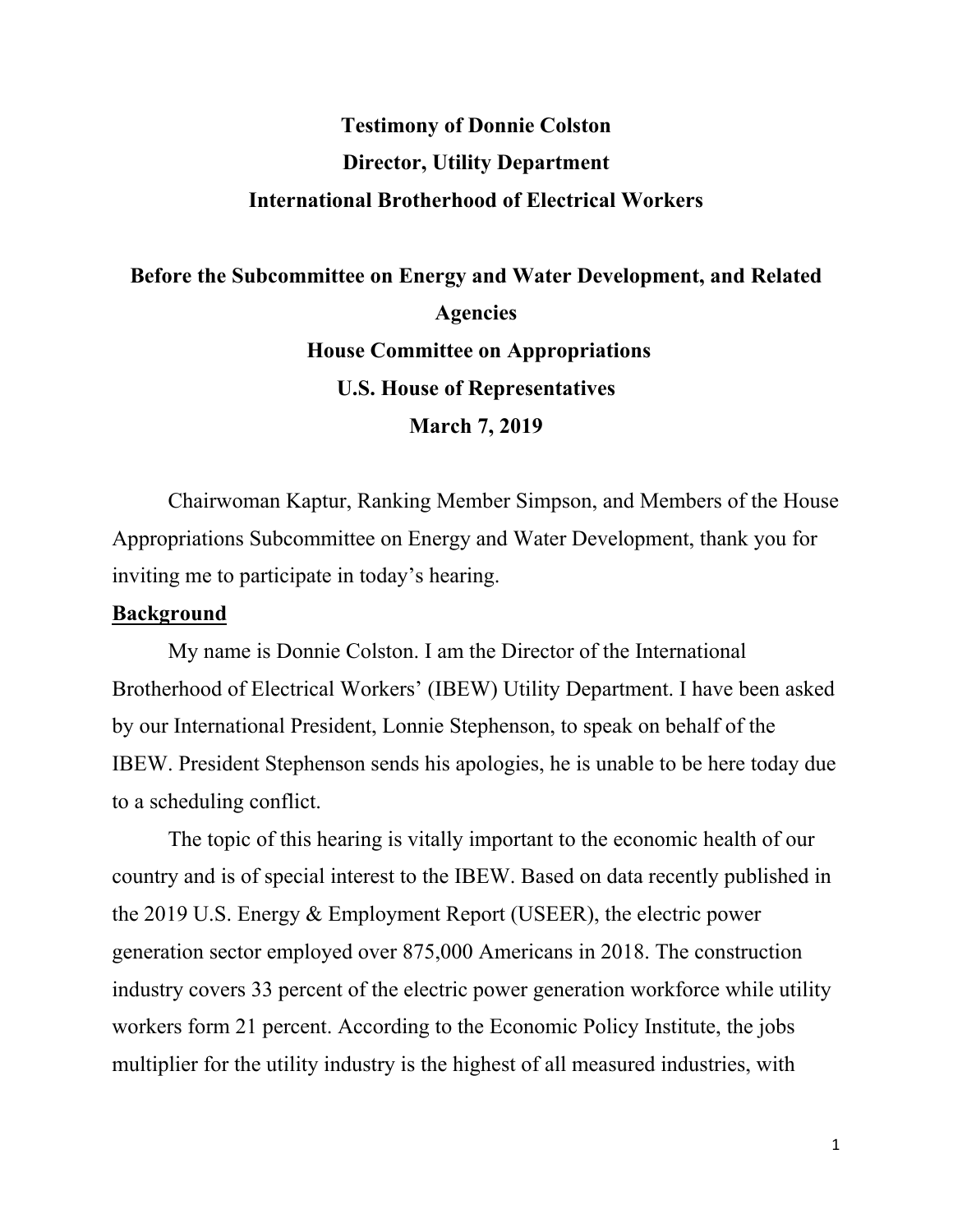almost 958 indirect jobs lost or gained with every 100 direct jobs lost or gained in the industry.

The IBEW, as the largest energy union in the world represents over 775,000 active members and retirees in the United States, United States' territories, and Canada, who work in a wide variety of energy related fields including utilities, construction, telecommunications, broadcasting, manufacturing, railroads, and government. To break those industries down, I want to give you a few nonexhaustive examples of employers, workplaces, occupations, and tasks within those occupations.

The IBEW represents workers employed in the manufacturing industry. These individuals manufacture electrical components like transformers at Delta Star in Virginia and nuclear fuel tubing at Westinghouse Electric Company in Pennsylvania.

The IBEW represents hundreds of thousands of workers employed in the private and public-private construction industry. These individuals wire office buildings, homes, hospitals, and construct large-scale electrical transmission lines spanning thousands of miles, across states and borders that take power from where it is generated to where it is needed.

As the Director of the IBEW Utility Department, I am most familiar with the public employees at municipal power providers, the Tennessee Valley Authority, the U.S. Army Corp of Engineers, and private-sector employees at the vast majority of investor-owned utility companies, like Southern Company, where we represent thousands of workers under at least 12 collective bargaining agreements. Our members day-to-day duties vary by task, location, and generation source. Occupations within power plants range from plant operators, instrument and controls technicians, maintenance electricians, to security guards. Duties include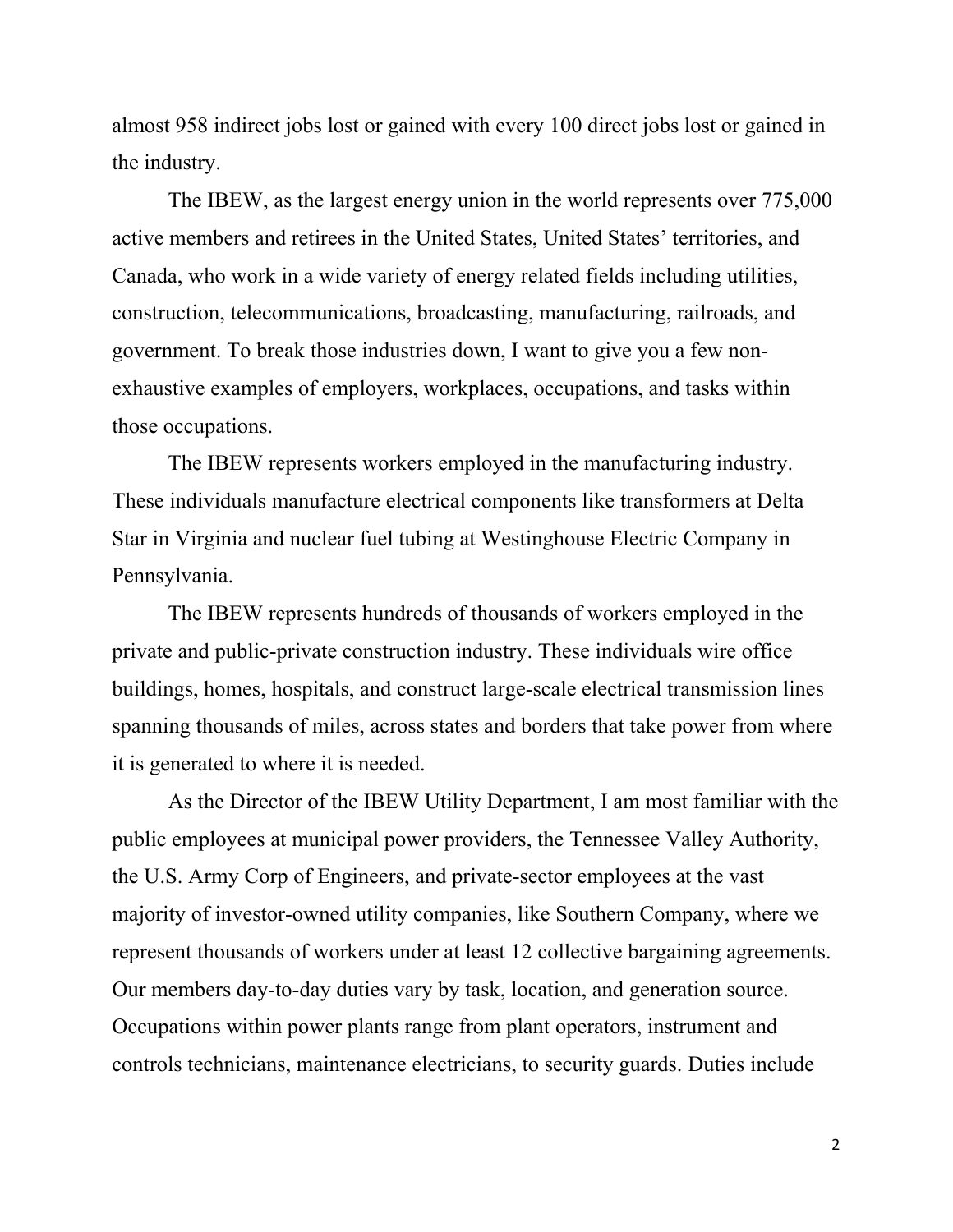constant monitoring of voltage and adjustment of controls regulating power and moving fuel within the plant to performing janitorial services.

Over 500,000 of our members are directly responsible for making sure electricity makes it from the point of generation all the way to your light switch. To reiterate, I am most familiar with our membership in the utility industry and their job duties, but, because President Stephenson could not be here today, my remarks are going to address IBEW workforce training initiatives in the construction and manufacturing industries as well as partnerships and programs the IBEW has instituted across all industries.

#### **Training Partnerships**

Members of the IBEW are involved in every facet of energy and seek training partnerships with employers in all corners of the industry. The IBEW has always focused on education as the means to better our members, our union, and our industries. Energy generation, transmission, and delivery is our nation's most vital infrastructure. According to the same USEER data referenced above, utilities, construction, and manufacturing are three significant industrial sectors in energy efficiency, transmission, distribution, and storage, adding over 36,000 new jobs in 2018 with growth expected to continue. It is therefore critical for the safety of our members and communities that the workers charged with constructing, operating, and maintaining our energy systems have a deep understanding of applicable processes and technology. A carefully balanced system of education, training, and experience is the only method for achieving the highest level of craftsmanship. The IBEW has and always will be focused on this principle as its core. Skill, and the development of it, is the highest value we provide to our members, our employers, and our customers.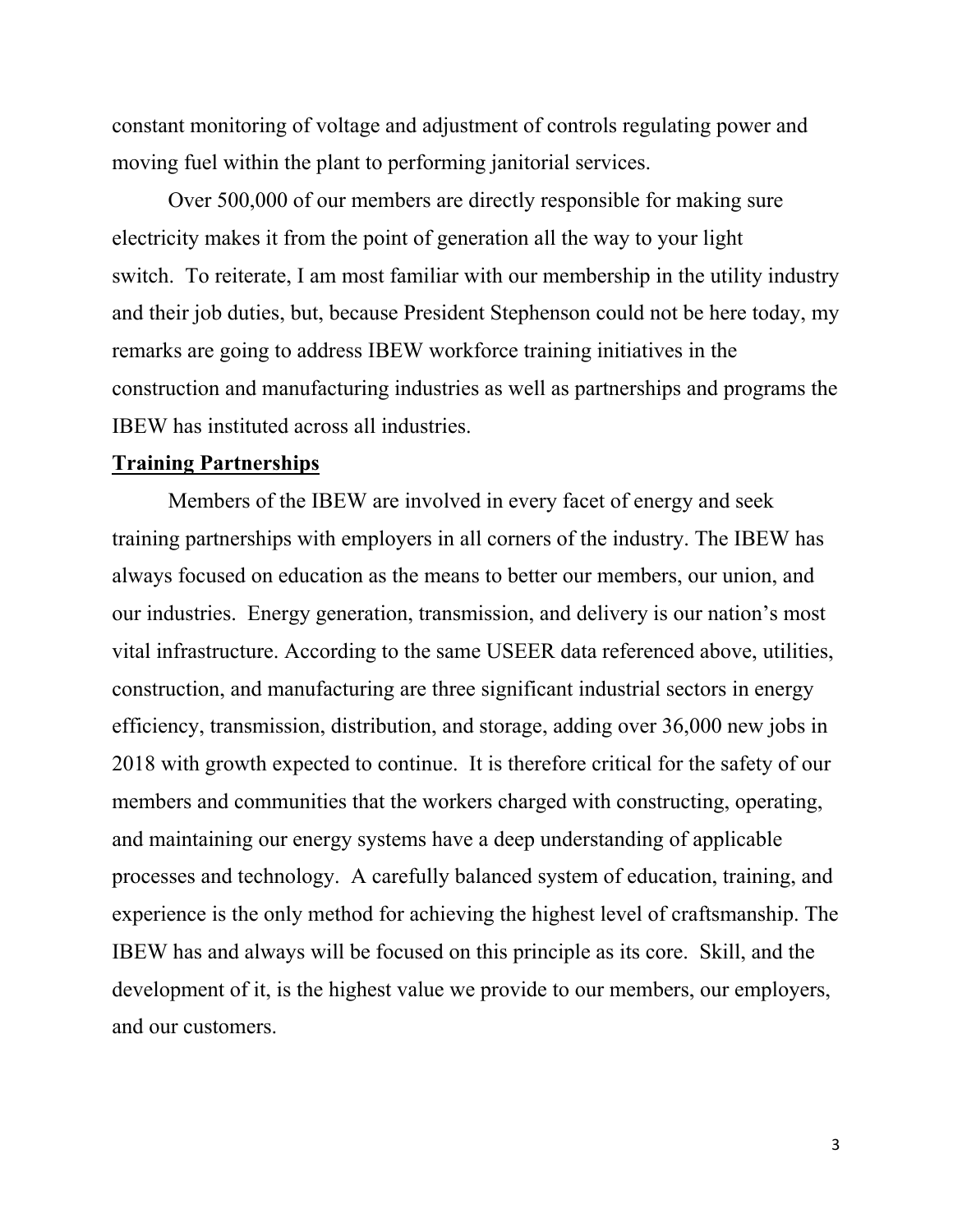### *Utility Industry*

The Center for Energy Workforce Development (CEWD) is one of our most significant utility industry partnerships. IBEW President Lonnie Stephenson is a proud member of the board of directors, and the IBEW is an active participant in promoting the mission of CEWD. We see clear results when our members have the opportunities use CEWD curriculum. It has become a utility industry best practice.

Applicants who have basic proficiency in STEM disciplines – a necessary foundation for success in most utility apprenticeship or training programs - do not just appear. Countless scholarly articles and hours of congressional testimony underscore this fact. This is why CEWD formed the National Energy Education Network and has launched the Get Into Energy online resource center.

For too long, a four-year degree has been promoted as the only path to a high wage career. In fact, there are many jobs, particularly in utilities, that provide solid middle-class incomes with little to no debt. These occupations are America's best kept secret. Too often, young people perceive these jobs as low or middle skill because no college is required. CEWD is making huge strides to ensure it does not stay a secret. Programs like Get Into Energy and Get Into STEM, including a Pathways Model, focus on bringing young people into high-paying utilities occupations. The IBEW and our partners are focused on helping find jobs for veterans though Troops to Energy Jobs, and diversifying the workforce though Women in Sustainable Employment (WISE).

Another excellent example of training partnerships in the utility industry is the strong relationship between IBEW System Council U-19, Alabama Power/Southern Company, and the National Utility Industry Training Fund (NUITF). The recently upgraded Varnons Training Center is the most modern, specialized facility of its type in the United States. The IBEW, at the invitation of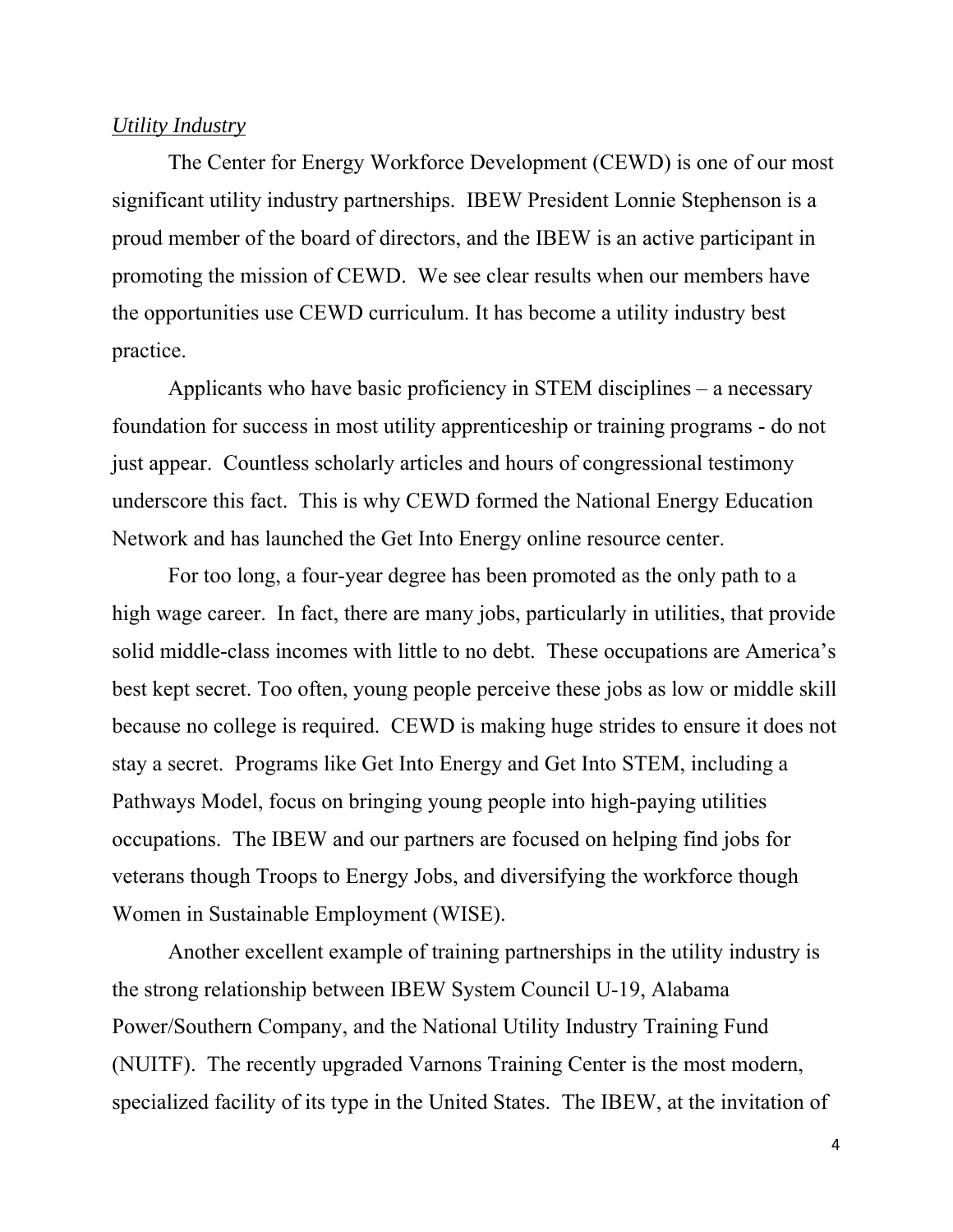Alabama Power, heavily contributed to curriculum development and provides skilled and seasoned craftsmen to deliver hands-on and classroom instruction. New IBEW members, and already experienced members who seek knowledge and skill upgrades now receive training in a facility that provides them with the opportunity to become the highest skilled workers in the utility industry. *Construction Industry* 

IBEW members in the construction industry also complete extensive training. Our members employed in the construction industry complete up to 10,000 hours of on-the-job and classroom training in privately funded, nationwide apprenticeship programs - earning while they learn. These programs are sponsored by the electrical training ALLIANCE, a joint effort between the National Electrical Contractors Association (NECA) and the IBEW and are designated as Registered Apprenticeships through the United States Department of Labor. The electrical training ALLIANCE program is the largest apprenticeship of its kind. Two hundred million dollars is invested annually to equip students with the skills necessary to meet market demands. The knowledge and skills obtained through this world-class training gives IBEW members the ability to perform at the highest level for our NECA contractor partners to satisfy the needs of customers on each and every project. The IBEW is proud to have the highest standards for energy workforce training in the industry.

An inside journeyman, who focuses on commercial and industrial electrical work, is required to complete 1,000 hours of classroom education and 8,000 hours of on-the-job training, taking five years in total. An outside journeyman, who will work on electrical transmission and distribution, is required to receive 450 hours of classroom education and have 7,000 hours of on-the-job training, normally taking three-and-a-half years to complete.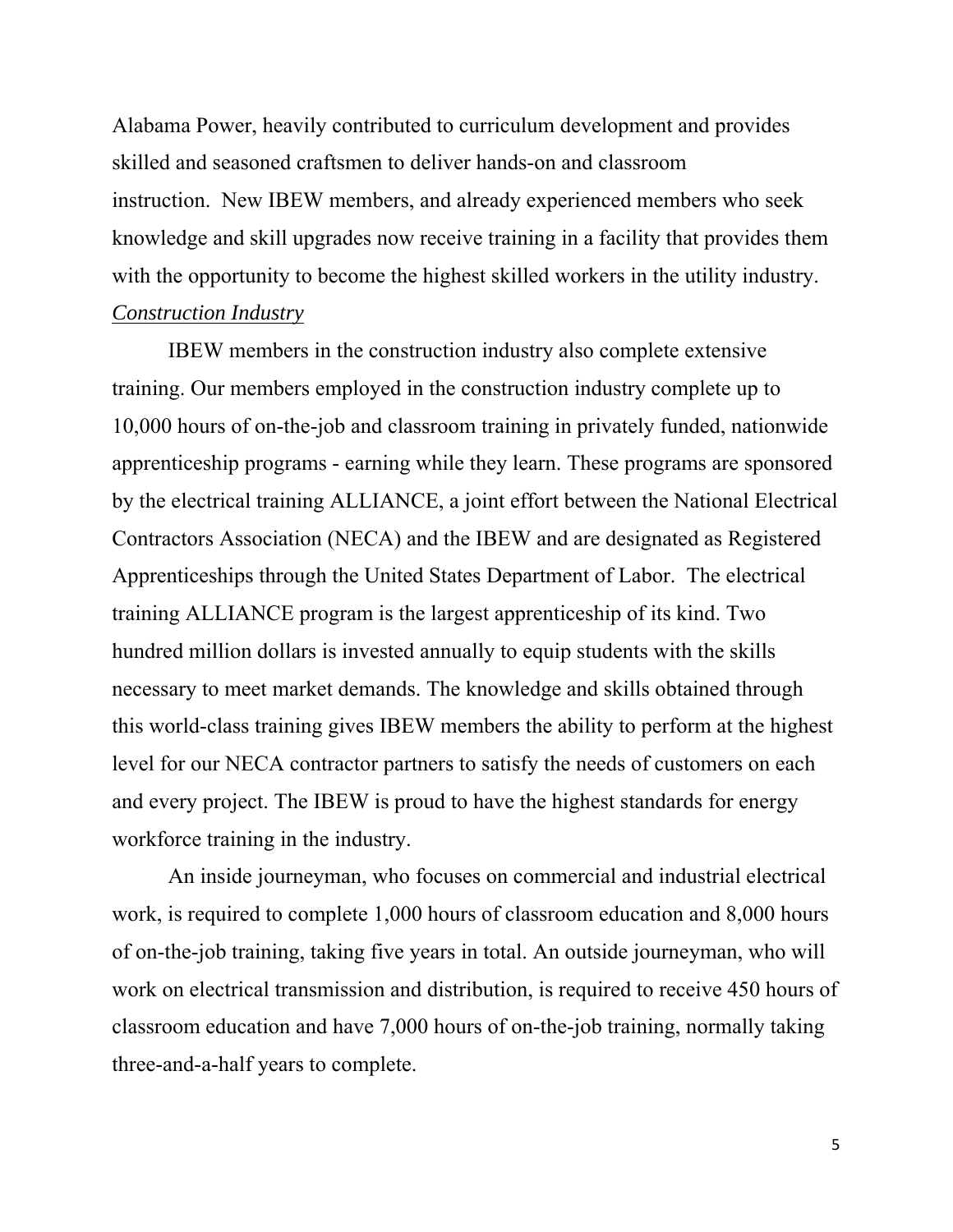I encourage each of you to visit one of our training centers in your Congressional District. There are over 300 facilities located across the United States. It is important to note that the continuation of this successful training partnership is dependent upon opportunities for continuous employment from the private and public sectors alike. Our training programs guarantee a steady stream of skilled electrical workers. We take pride in our market analysis and the fact that we do not waste funding or applicants' time by training apprentices for jobs that do not exist. We thrive off stability and market predictability just like any other industry.

#### *Manufacturing Industry*

In the modern advanced manufacturing economy, most production workers, need more than the basic skills that were required in previous decades. To meet demand for quality and safety in a workforce where experienced employees are aging out and new talent is hard to find, employers need to attract and train skilled workers who will grow this critical sector of the U.S. economy – particularly in the energy supply chain.

The Industrial Manufacturing Technician (IMT) Apprenticeship meets these needs by helping employers and unions fulfill the growing need for skilled advanced manufacturing production workers. The IMT is a nationally-recognized apprenticeship registered with the U.S. Department of Labor that trains manufacturing production workers in skills manufacturers look for.

The AFL-CIO Working for America Institute (WAI), in partnership with the Wisconsin Regional Training Partnership/BIG STEP and Jobs for the Future developed the IMT Apprenticeship with grant funds from a U.S. Department of Labor, Employment and Training Administration. A second Labor Department grant through the American Apprenticeship Initiative supports the expansion of the IMT apprenticeship to employers and unions in eight states.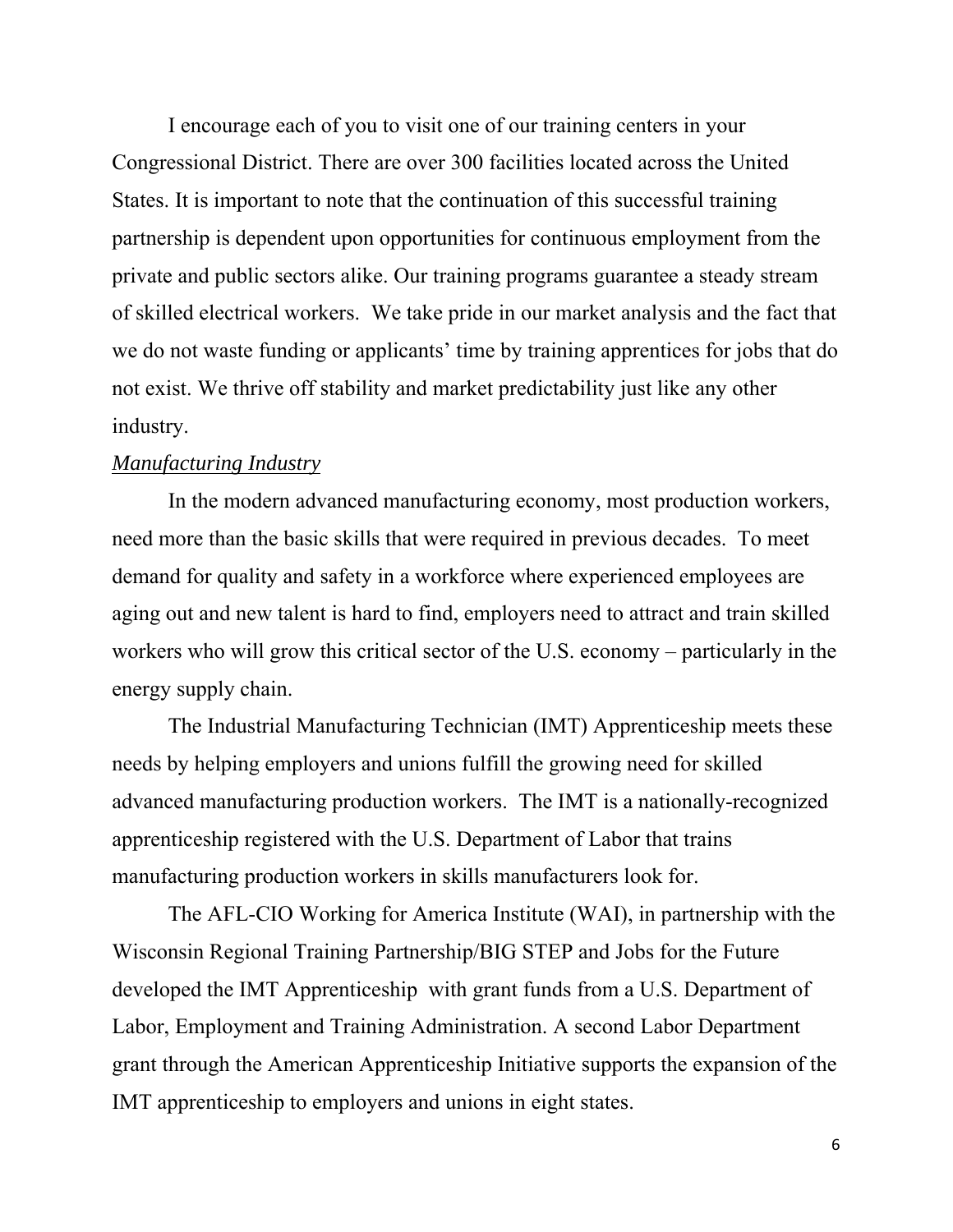A broad coalition of labor unions and manufacturing employers specified the job tasks, skills, performance standards, and helped to design supporting curriculum. Related instruction for the IMT apprenticeship is based upon the Manufacturing Skills Standards Council (MSSC) Certified Production Technician national industry standards.

### **The Code of Excellence (COE)**

The COE is a commitment from our leadership, members, and contractors to customers that the IBEW will consistently provide the best value product. The COE began over 10 years ago and has allowed the IBEW to meet or exceed our customers' needs by ensuring the highest quality of work as a return on the customers' investment. This program began as a construction industry initiative and has now been instituted across all IBEW-represented industries. The COE has played a part in creation of employment opportunities for IBEW members because of improved relationships with customers and employers alike. The concepts embodied by the COE have led to other labor unions implementing COE partnerships of their own. The IBEW has many successful COE partnerships with employers nationwide. One that is often highlighted is between IBEW Local 245 and Toledo Edison in Northwest Ohio. The IBEW's COE program is an example of the IBEW's full commitment to working with our employer partners to provide on-the-job excellence every working day.

### **Conclusion**

I will leave you with one final thought. The motto inscribed on the wall at the Varnons Training Center is: *"With hands-on practice, knowledge becomes a skill. With time and dedication, skill becomes a craft, and a laborer becomes a craftsman.*"